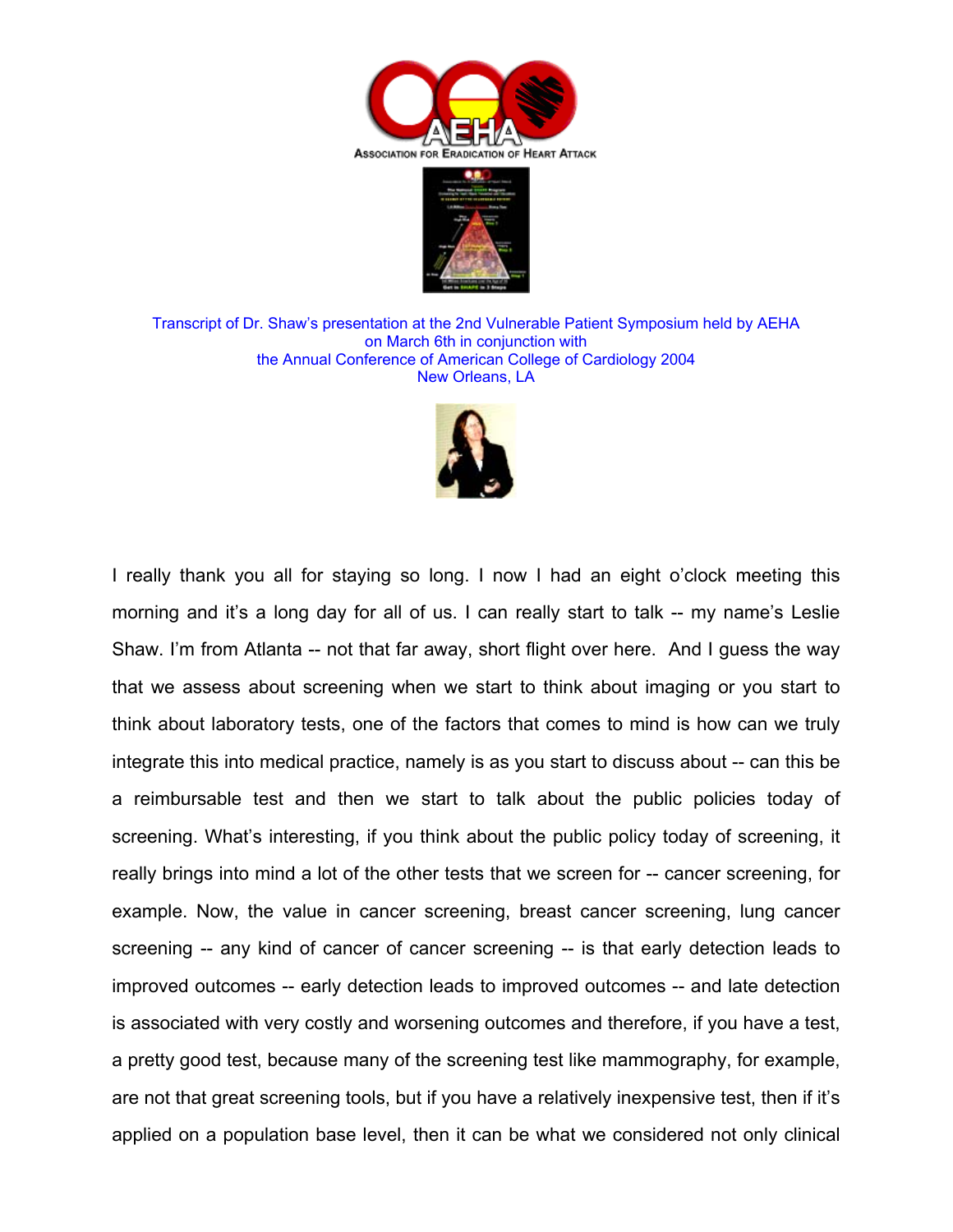effective but also cost effective. And does that paradigm also set cardiovascular disease, our number one killer? Absolutely. So, we already have a good paradigm in cancer screening. So, applying that kind of rationale to cardiovascular screening, which is going to apply -- I know Allen and I both were involved in the Bethesda Conference, Allen being the Chair of that. I was involved in the area of cost effectiveness.

And so when we start to think where we are in cardiovascular disease, you have to think of our current state of our healthcare system and the economics of cardiovascular disease, the economics of healthcare. About 50% of our healthcare costs for any stage or hospital care. The average yearly health expenditure for an end-stage care is about five fold higher than non end-stage care and this is from CMS -- so this is from a little bit older population, Center for Medicare and Medicaid Services. There's well-established evidence that if we shift care to the outpatient sector, it's going to reduce costs. There are some concerns about driving up the prescription drug costs. If you think about screening a population, although I think prescription drug costs are rising most of that's due to rising costs, not to do with rising utilization -- so, if we think about the potentials from 30,000 foot level, we think about shifting care within our limited resource budget. There's a potential of we could kind of move some of those costs in the in-stage care, move some of those cost in hospital based care, shift down to a screening program, one can see how -- I think the societal burden of this is very easy to envision.

Cost effectiveness comes to mind. The government, all of us make cost effective decisions in our own life, hopefully, and a cost effectiveness is by definition looking at the simple calculation, looking at the differences in cost divided by the life years saved. And this is going to be a problem when it comes to screening because the full gamut, when we talked about what the U.S. Public Health Services define cost per life years saved, we don't always use tests to save lives. We don't always use -- perhaps we also want to avert a heart attack, i.e., the name of the organization and therefore, some of these standards may not apply but the general standard is about \$50,000 per life years saved and we have an advantage -- we can actually get a very low cost item, but it's not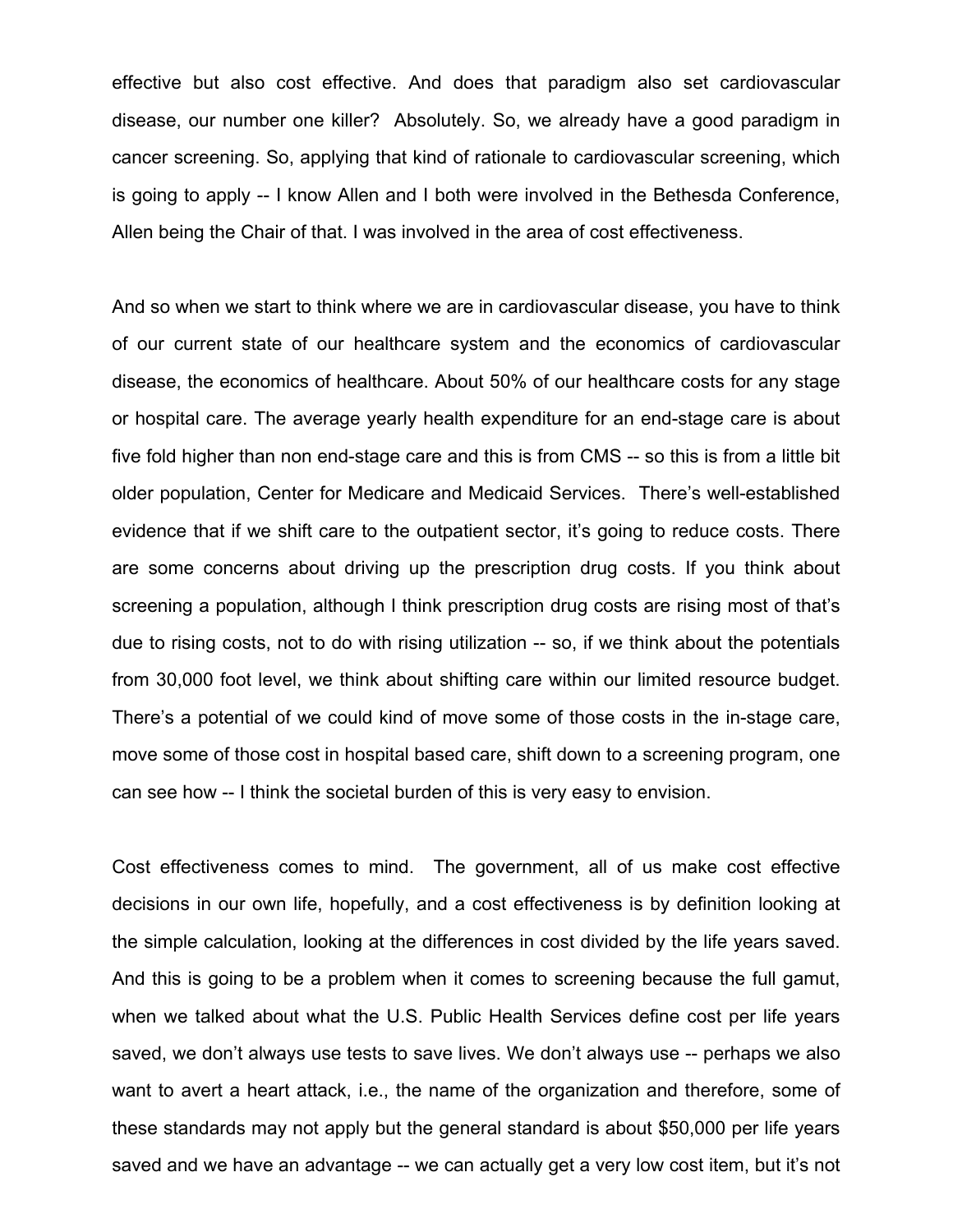that effective and we can still find some value in it, of course, when it is -- has associated with increased cost and decreased effectiveness, either side, the numerator or the denominator, we can find the item not to be cost effective and of course, the winwin for society is that we save money and we have a better tool and I think that's kind of some of the evidence that we see is unfolding here in the area of screening and of course, generally speaking in medicine, most things are more costly and we have to weigh those balances between of whether or not we think it's worthwhile.

Now, shifting the paradigm to screening is what we would hope is that early detection leads to improved life expectancy, less costly, less invasive care, less hospitalization, shorter length of stay. We know patients who are less complicated have shorter length of stay. Every day in the hospital is around 1500 to \$5,000 a day. We do know that these patients, if we can keep them asymptomatic, they have more productive lives and therefore society is more productive and the question -- some of the key questions is it more productive asymptomatic individual reduce the cost of care in relation to a symptomatic patient. And we know the answer, symptomatic care is very expensive. I have an abstract in a couple of days showing that symptom -- life time symptomatic care is about a million dollars per patient.

Despite improvements in cardiovascular mortality, Allen's Bethesda Conference really noted that there was a substantial detection gap and we know that if we eliminated this disease and associated conditions, we could actually gain around three years of life for every patient and the goal would be one component of cost effectiveness is to look at the upfront test costs. This is taken straight out of the Bethesda Conference and the goal would be defined in relatively inexpensive yet accurate tests -- that's by definition of screening tests and so anything kind of -- and these are not what you would charge - this is how much it cost to produce one test -- that's the valued or that's the cost to society. So, we see some of these tools which have been discussed and some comparative tools, EBT in there -- is a very , not a very expensive test and this has been reported in about three or four different papers, CRP is very inexpensive when you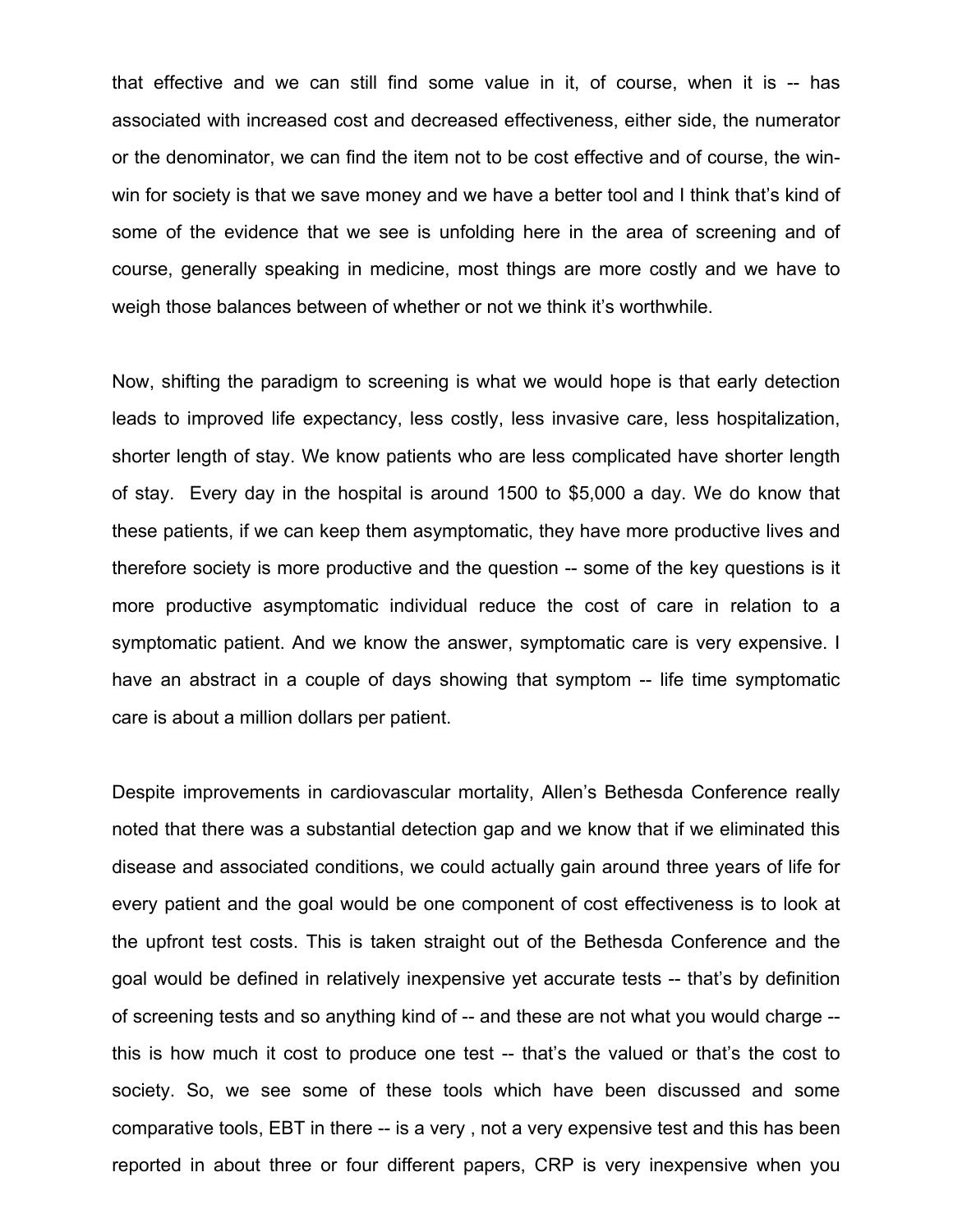consider a lot of other tests that we can provide. So, we do have available inexpensive tests.

One of the big challenges that we have is we don't have a lot of cost data, so we need to know how much data is induced downstream, why it's by the procedure so it's not just the up part costs but the induced cost and in many cases, the induced are substantially greater than the initial costs. I've seen upwards of 10 to 100 fold induced costs. Here we have an example from Tracy Callister's data out of Nashville looking at around a 19 fold induced cost in an intermediate Framingham Risk Population with calcium screening. So, relatively modest. But we need to more clearly define these induced cost in diverse populations.

And we also need to know not only procedural costs with the induced medication cost, we can see -- it's interesting. I always kind of think, just kind od anectodally, that the medication cost would be substantial and every type of analysis I've looked at is what we see when we added medication costs are around 7, 12, 14, 15% when you add on purely treating for calcium alone, not what they're currently receiving or any changes to therapy. Looking at statin therapy, for example, and this is how we dis that -- it's also one of the most costly drugs that we can give in cardiovascular medicine, in a prevention setting. This would add about 12% of the total costs of care. So, a very modest improvement, at least in terms of my experience in doing some of these analysis. And therefore, we can actually calculate total costs, the number of events that we could actually look at -- now, remember I said that the U.S. Public Health Service looks at cost per life years saved -- I particularly like to look at the cost to identify major adverse events and we can see in a low risk population of Framingham Risk score, under the 6%, about \$73,000 to identify cardiac death or myocardial infarction, but in intermediate risk patient population, you can see actually a more favorable economic profile of about \$37,000 per life you save. I can put it in a Stringent model. One of the challenges of putting it in a Stringent model of cost per life years saved is that I have to extrapolate to life years -- mostly taking some of the 50s, that would require me to afford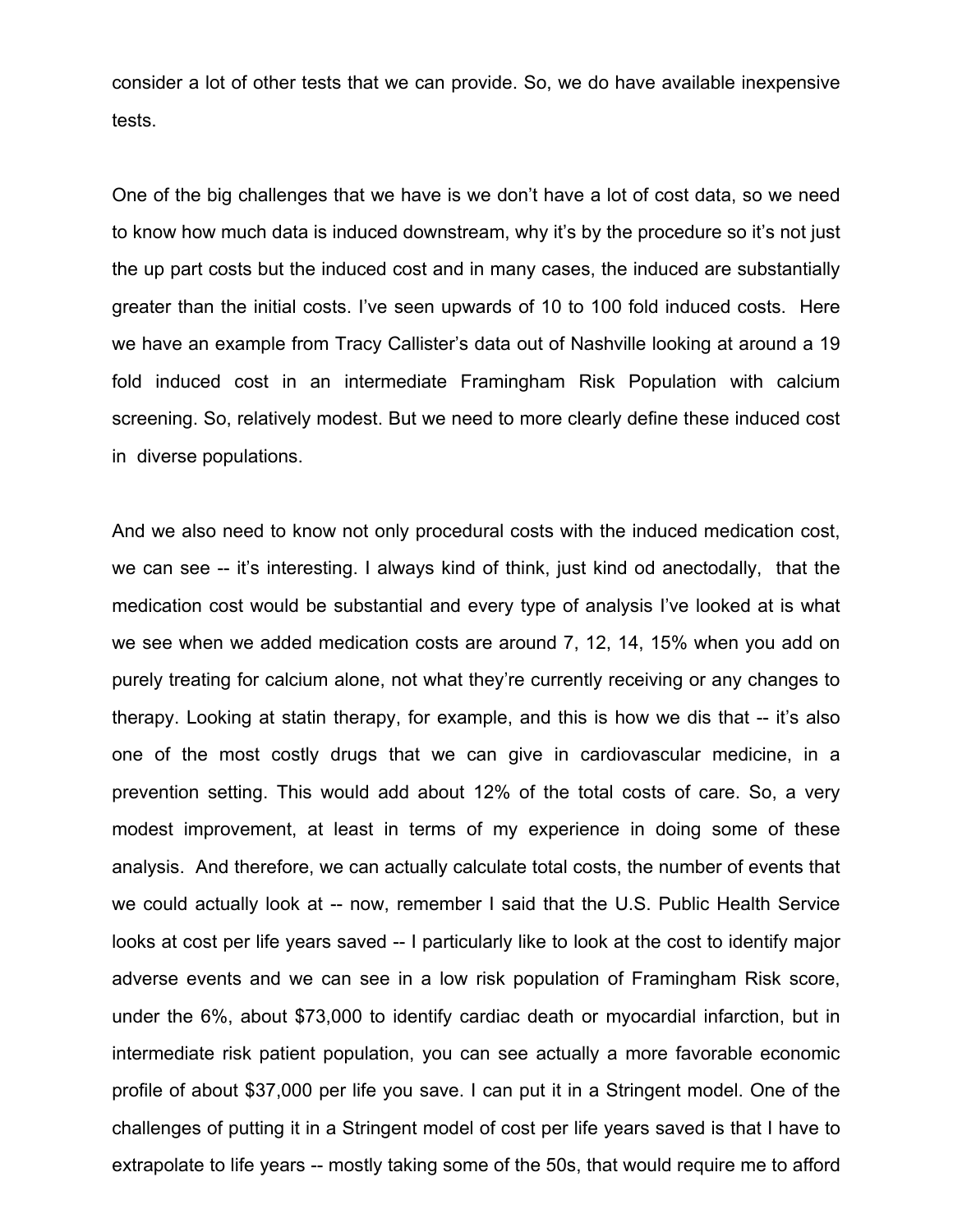to extrapolate almost 30 years into their life. For me to do extrapolations, I can do it mathematically but it may or may not be relevant to somebody who's truly 70 years old. But there are these principles of high risk cost effectiveness models which have had a lot of experience in the literature. They would state that the overall clinical effectiveness of a therapy and the clinical effectiveness of a procedure is increased in higher risk populations. We can use that principle. In other words, the risk reduction is greater in this intermediate risk group than it is in a low risk group. Clinical effectiveness and cost effectiveness do parallel one another for those of you clinicians. So, if we focus on this intermediate risk group, we can actually see if you will get cost per life years saved, you can get values as well in excess of \$50,000 per life years saved. Interestingly, and this was amazing to me. I just purely did this as a mathematical exercise, extrapolating this right at about a 1% risk, or right at that intermediate risk, Framingham Risk, 1% risk per year of cardiac death infarction, we went below the \$50,000 per life years saved. So, this kind of is very supportive and integrated with the public literature and I think that shows that this intermediate risk category can not only be clinically effective but cost effective.

I think this is where we stop -- Allen's going to talk about some of his experience in cost effectiveness, but one of the challenges and we don't have a lot of data in these areas, there are key leverage points in determining cost effectiveness. We have to have a moderately priced test -- we have to minimize the induced cost, we have to have effective tests to stratify. It's helpful to have very long-term outcome data so that we don't have to extrapolate well into the decades beyond that and of course, one of the challenges is we have to have a test comparer -- if we compared a no testing, all of you would agree but left untreated the cost for symptomatic care is substantial and delayed and it could be a decreased societal productivity, could be substantial in patients presenting, obviously, with sudden cardiac death, early retirement perhaps for those patients -- the lost productivity of those with non fatal infarction. These are substantial burdens to society -- versus the Framingham risk score I know Allen's going to talk about that and of course, but these are the real keys when we talk about introducing